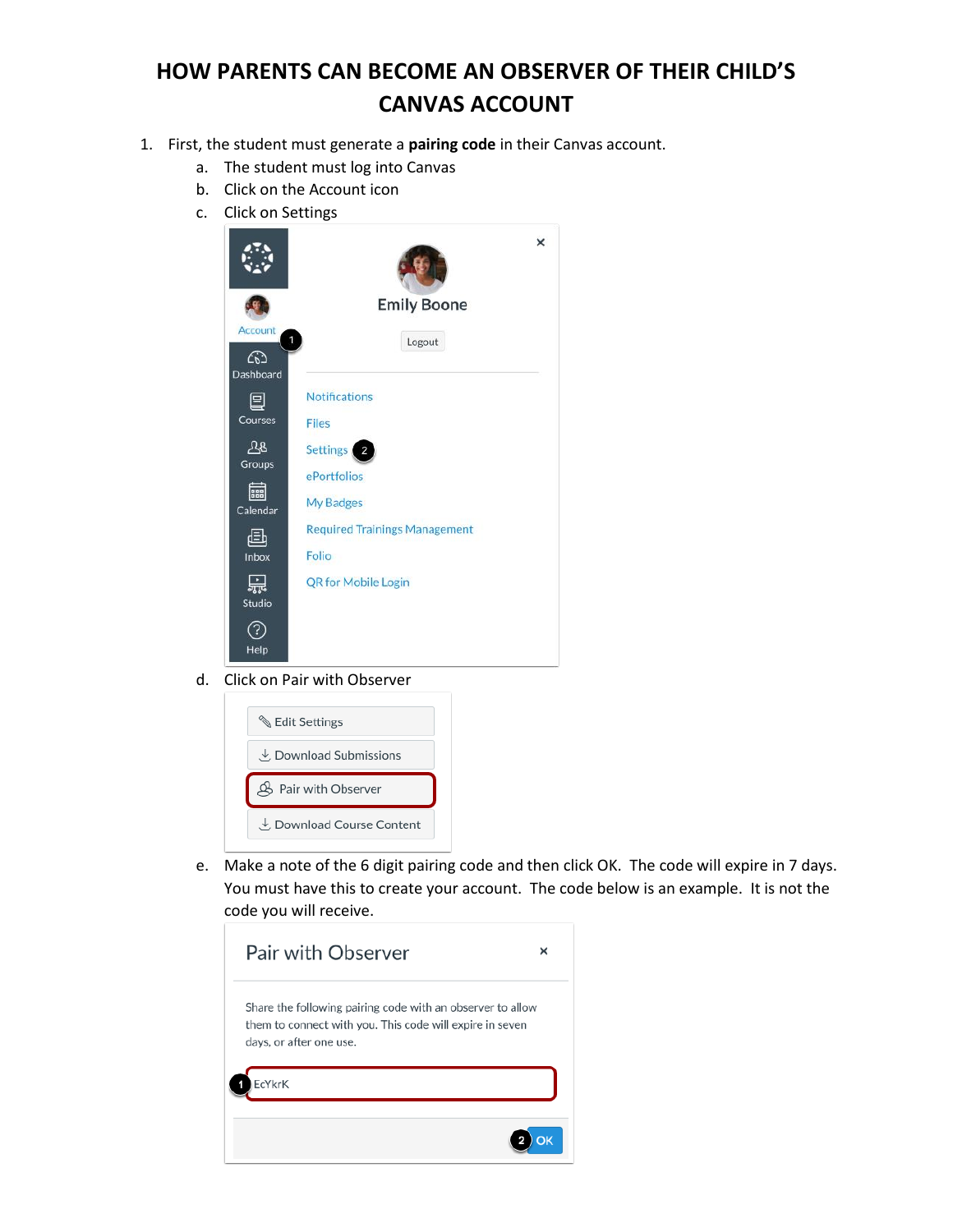2. Log int[o https://icsd.instructure.com/login/canvas](https://icsd.instructure.com/login/canvas) and click on "Parent of a Canvas User? Click Here For an Account"

| <b>CANVAS</b><br>Parent of a Canvas User?<br>Click Here For an Account<br>Email                                         |
|-------------------------------------------------------------------------------------------------------------------------|
| Password                                                                                                                |
| Stay signed in<br>Log In<br>Forgot Password?<br>Help Privacy Policy<br><b>Acceptable Use Policy Facebook</b><br>Twitter |
| SINSTRUCTURE                                                                                                            |

## 3. Complete Parent Sign Up form

| Parent Signup               |                 | $\times$                     |
|-----------------------------|-----------------|------------------------------|
| Your Name                   |                 |                              |
| <b>Your Email</b>           |                 |                              |
| Password                    |                 |                              |
| Re-enter Password           |                 |                              |
| <b>Student Pairing Code</b> |                 | What is a pairing code?      |
|                             | I'm not a robot | reCAPTCHA<br>Privacy - Terms |
| <b>View Privacy Policy</b>  | Cancel          | <b>Start Participating</b>   |

- a. Enter your name
- b. Enter your email address
- c. Create a password must be at least 8 characters long with at least one character being a letter and one character being a number
- d. Re-type your password
- e. Enter the pairing code that was generated by the student (see above)
- f. Click I'm Not a Robot
- g. Click Start Participating
- 4. You should be able to start observing your child's Canvas account immediately. You will be able to see assignment due dates, announcements and other course content. You will not be able to participate in the course. You will only be allowed to view it.
- 5. If you have more than one child in the Itawamba County School system that you want to observe, follow these steps: